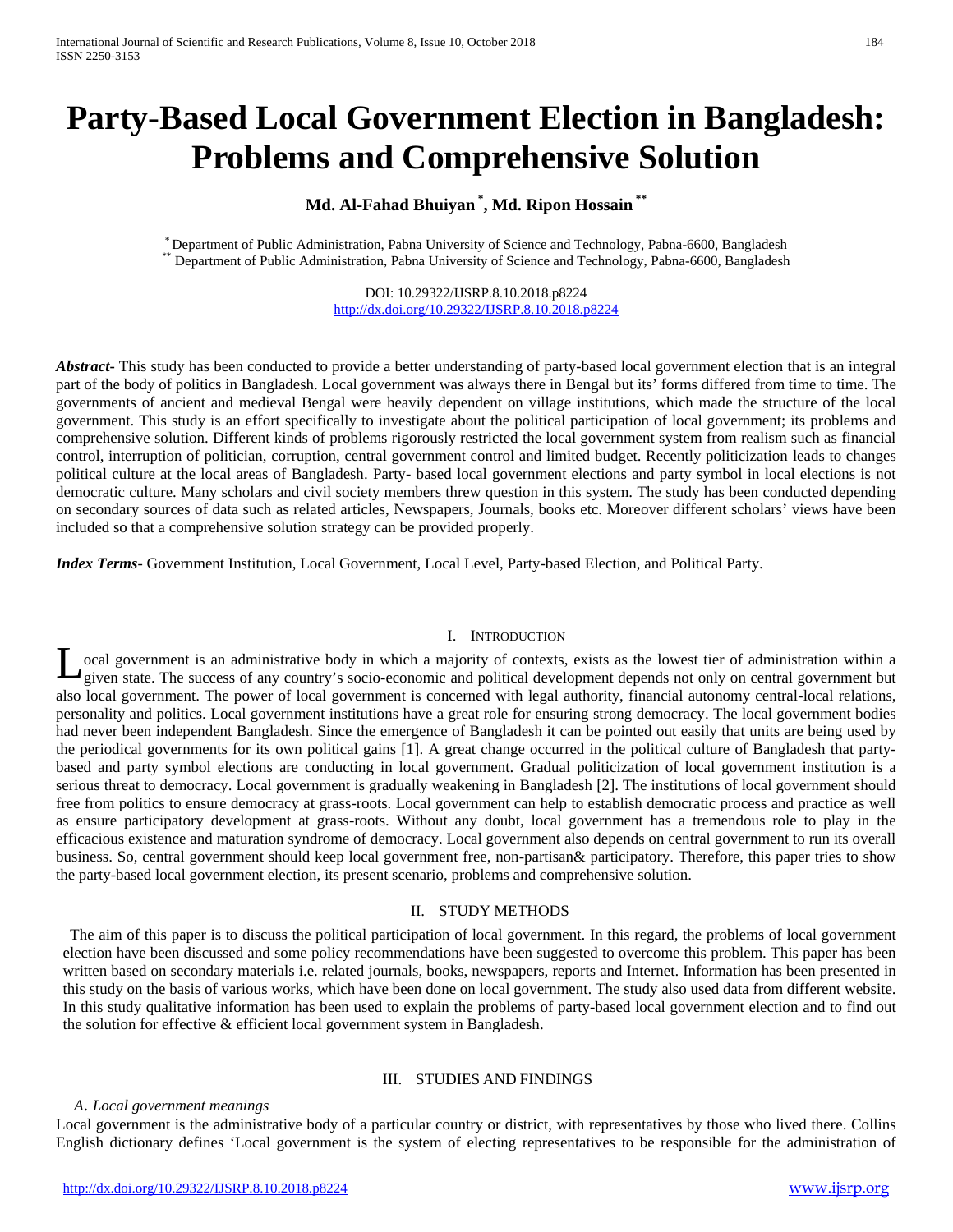public services and facilities in a particular area'. The United Nations Organization (UNO) defines Local government as 'The term Local Government refers to a political subdivision of a nation or a state which is constituted by law and has substantial control over local affairs, including the power to impose taxes, on exact labor for prescribed purposes.' Local self- government means such government, which is formed and empowered by law in a small range of certain geographic area to meet the local demand [3]. It is recognized not only by laws but by the constitution also. According to Article 11 of the constitution of Bangladesh that effective participation by the people through their elected representatives in administration at all levels shall be ensured. Local government is such government which is formed at lower levels or locally formed. By Local self- government we mean the administration of Local areas run by its selected representatives [4].

### *B. Local Government Reforms in Bangladesh*

As a result of the long history of struggle for freedom and democracy, Bangladesh saw the importance of dev-eloping a sound democracy and increasing people's participation in the political process, decision-making and developing of the country after it emerged as an independent nation. After the independence of Bangladesh in 1971, the Awami League government, headed by Sheikh Mujibur Rahaman, brought the following reforms in the local government.

First: the system of Basic Democracies was abolished and government bodies carried over from the days prior to independence were dissolved.

Second: public officials were authorized to form committees at different tiers of government to fill the void created by the termination of some bodies of government. The committees created would, for the interim, perform local functions.[5]

Third: District government was introduced in 1973; this provided the three tier system with a directly elected Union parishad (council), a Thana Development Committee under the control of the sub-divisional officer, and Zila parishad under the control of Deputy Commissioner. The Awami League government led by Sheikh Mujibur Rahman did not hold elections to the higher-level councils, nor did it take any measures to devolve authority to any of them. There was a substantial lack of political and behavioral support among Awami League Leaders for democratizing local government in Bangladesh.

The BNP government headed by Ziaur Rahman played a critical role for reviving the local government institutions in Bangladesh. The Local Government Ordinance 1976, promulgated by Zia, created Gram Sabha (Village councils) for decentralizing government down to the local level. The Local Government Ordinance 1976 made provisions for the formation of three types of rural local government; Union parishad (Up), Thana parishad and Zila parishad [6]. Local Government Ordinance in 1976 also prescribed detailed provisions as regards the qualifications and removal procedures of the union parishad chairman/members as well as how the Union parishad proceedings were to be conducted. But the government retained much controlling power over the Ups in that its prescribed authority i.e. SDOs (Sub-Division officer) in the case of Ups, could veto any of Ups decisions. The decentralization scheme implemented under Ershads' government was the most ambitious attempt in the history of Bangladesh to bring responsible government to the local level. The government adopted a resolution on 23 October 1982 to recognize the administration at thana level [6]. But, there were some major problems with this scheme of decentralized administration. First, the electoral system tended to represent only the wealthiest and most influential members of society. These persons made decisions that strengthened their own patronage networks and influence at the grass root. Second, Civil service members were slow to cooperate with elected members of local committees. Finally, the total system of decentralized politics was viewed by opposition politicians as a patronage network designed to attract local elites to the party of the regime in Power instead of decentralized democracy, the system only strengthened the national party controlled by central level. In 1991, the Bangladesh Nationalist Party (BNP) government appointed a high powered 'Local Government Structure Review Commission'. The recommendations were required to be consistent with institutional provisions on local government as laid down in Article 59 and 60 of the twelfth amendment of the constitution in 1991, [5]. Bangladesh Nationalist Party led by Begum Khaleda Zia came to power it chose to change the Upazila system within a few months and reinstated the previous bureaucracy-dominated Thana administration by promulgating the Local Government. Nothing appreciable, however, was done during the five years of BNP rule. When, Bangladesh Awami League Government led by Sheikh Hasina came to power in 1996, it formed a high- powered Local Government Commission in 1996, to suggest viable local bodies based on the principles of local democracy [6]. The commission recommended a four-tier local government structure including Gram/palli (Village ) parishad at village level, Union parishad at Up level, Thana/Upazila parishad at Thana level, Zila parishad at District level. The four-party alliance government led by Begum Khaleda Zia in 2001 initiated a change in the local govern-ment Structure. Gram Sarker in place of Gram parishad had been introduced. These bodies were created at the ward levels. Each Gram Sarker (GS) represented one or two Village comprising about 3,000 people at an average. The UP member elected from the ward was the chairman of the GS, which will have other members both male and female elected in a general meeting of the voters of the ward under the supervision of a chair-man of Gram Sarkar. In 2008, the Awami League government led by Sheikh Hasina came to power and kept the three tiers of Local Government body like i) Union parishad .ii) Upazilla parishad iii) Zila parishad. But, On October 12, 2015 with the decision of cabinet, local polls hold on partisan basis. The century old practice of non-party poll of local bodies has been changed to a first-ever partisan poll that brought major challenges of political parties of Bangladesh.

#### *C. Party-based Local Government Election in Bangladesh*

A paradigm shift in the political system took place in Bangladesh On October 12, 2015 with the decision of the cabinet to hold local polls on partisan basis. We can observe a political culture in Bangladesh that when government changes in time to time, they amending laws and constitution in favor of their party interests. The century old system of non-party poll of local bodies has been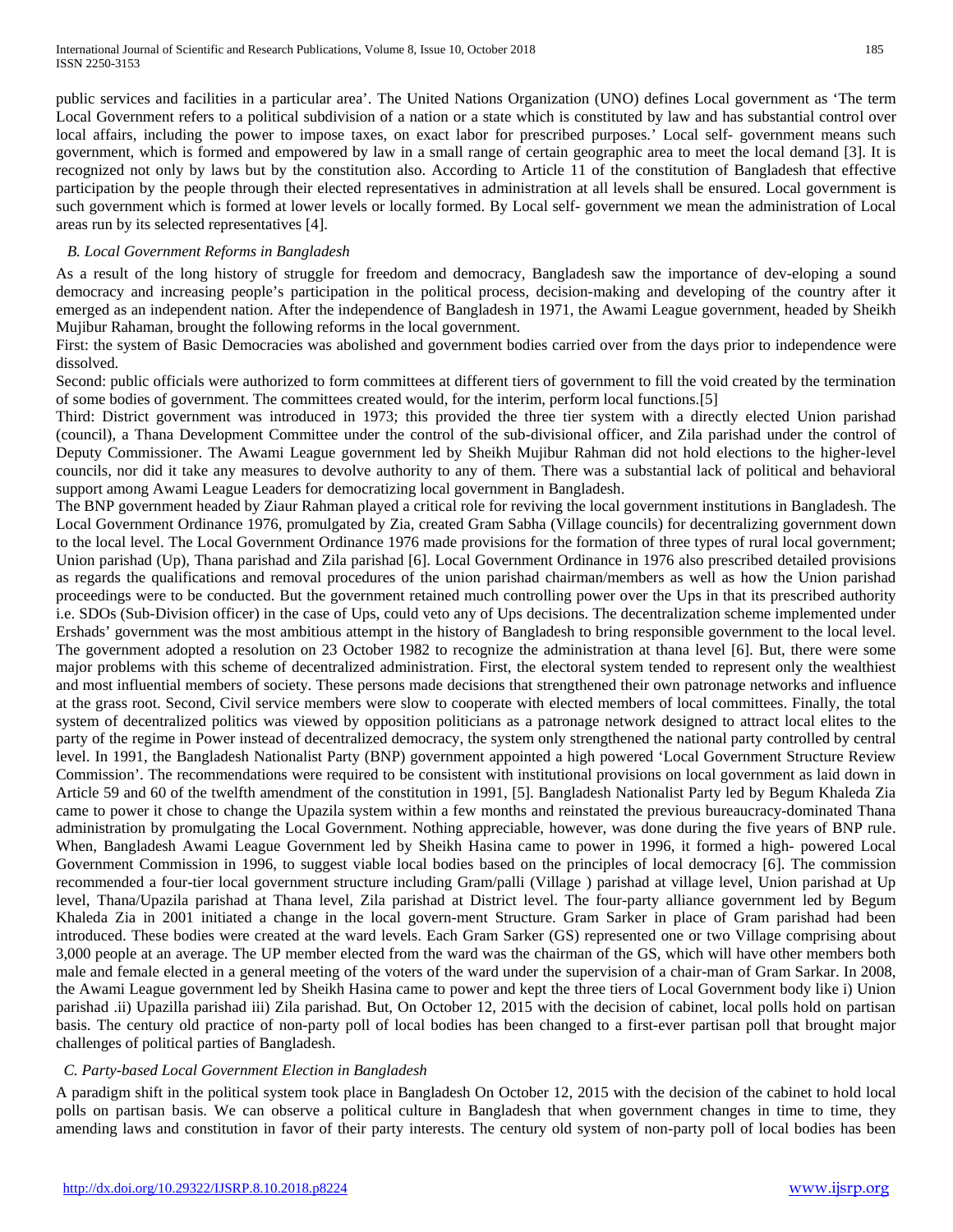change to a first-ever partisan poll that brought major challenges for political parties of Bangladesh. Bangladesh Awami League considers demonstrating its popularity at grass-roots level through the election. The local government institutions are weakened as autonomous bodies due to recent politicization [7]. Local government experts, politicians and many civil society organizations are in hot debate about the politicization of local government to hold local poll on party line, having no discussion with referendum to elicit public opinion towards such a major shift. There are two groups of people who are advocating and opposing of the politicization of local government. Those who are advocating partisan polls are citing examples of India, USA and UK where local elections are held with the identity of political parties. Thus, it is not a political departure or a new idea in party politics. Even in Bangladesh, local polls like city corporations and Upazila elections were held in the past with clear political identity of candidates although they used no symbol of party. On the contrary, those who are opposing the decision are in view that this decision might obviously destroy the value system cherished so long at local level. As observed in the past, chairman and members are elected at Union Parishad on the basis of their family background, tradition, reputation for social work etc. They belong to no party but elected with massive voted in cognizance of their commendable social works in the locality. The partisan election will surely drive away these whistle- blowers of the value system in the local level to be replaced by party followers who might have controversial identities in the community [7]. The major challenges of political parties are now to organize themselves with their dedicated supporters steering the wheel of the party at the grass-roots level. As of now, almost all political parties are centrally governed. Election, whether partisan or non-partisan, is a political process, who said that non-partisan elections are non-political seem to lack clarity in their thinking [8]. Jatiya party chief said, the partisan local poll will generate hatred, violence and lack of discipline in the country [8]. As our wise poet Tagore aptly put it, 'Bengalis know only to fight in the name of parties, but they cannot build parties'. The Cabinet of Bangladesh has decided in principle to allow the use of party symbols in local elections. Three arguments are usually offered in favor of party-based local government elections. First, it would allow political parties to impose their discipline on representatives elected with party nominations. Second, it would make the local government elections 'political' as non-partisan elections are 'not-political'. Third, the political parties do not abide by the existing system of non-partisan elections; hence we should change the laws. However, Some Scholars and intellectuals opined that these arguments are weak and erroneous. Politicization of bureaucracy in local government areas to central government is another problem of Bangladesh. Politicization of bureaucracy in a descriptive sense refers to the right of government to appoint their own people to senior public service positions. There were a large number of officers are deprived of due promotions, which generate a turmoil of in the civil administration. Actually, Bureaucracy has an extensive ascendency in the state organization of Bangladesh. There was a time, the bureaucracy in Bangladesh was considered as the "Steel frame" of the British Empire, is now hanging between professional neutrality and political loyalty. Since 1991, almost all the democratic government politicized the civil services for serving their narrow political interests.

## *D. Problems of Party-based Local Government Election in Bangladesh*

The local government bodies had never been independent in Bangladesh, 'self-government' bodies in the true sense of the term. They could simply be labeled as an extension of the central government with guided and limited local participation. Local government have always been institutionally and financially weak, poorly managed and lacked social and political credibility. Latterly, more politicization of local institutions, government elections has been added with those cruxes and weakened the overall local government system in Bangladesh. The electoral process of Bangladesh has a long history, which may be traced back to 1885 conducted by the colonial rulers. Though, Bangladesh achieved independence in 1971 and conducted several elections before and after colonial rule, however, khan said nine major democratic elections held at national level in Bangladesh (1919, 1935, 1946, 1954, 1970, 1991, 1996, 2001, and 2008) during the last 138 years and rest of the elections (1958-71, 1975-81, 1982-90, and 2007-08) were nondemocratic conducted by the military rulers ran political parties and these elections were controversial and full of manipulation. However, after ending the tenure of Awami League (AL) government (2009-13), the  $10<sup>th</sup>$  national elections was held under AL government On  $5<sup>th</sup>$ January 2014, but the Bangladesh Nationalist party (BNP) leads allies totally boycotted this elections and 153 of the total 300 seats being uncontested AL lead allies won with more than an absolute majority and formed a government for next five years. The parliament is run by one party though Jatiya party (Ershad) now acts as the opposition of the parliament who is part or AL lead allies and currently two MPS of Jatiya party act as cabinet members of the current government. That's why the question of legitimacy and acceptability is still questioning from various corners of politics, civil society and academic Scholars of national and overseas domains. That means the policy and works of the government are suffering from lack of legitimacy. The politics and governance of Bangladesh are practicing a culture of one party lead authoritarian government instead of real parliamentary democracy. At this situation, On 12 October 2015, with the decision of the cabinet to hold local polls on the partisan basis, without any discussion, research or evaluation with stakeholders, local government experts and civil society organizations, the government suddenly decided the law for local government elections. The change in the law mean that nominated candidates will be able to run with party symbols in elections at all local government bodies- union councils, Upazila councils, district councils, municipal corporations and city corporations. The century old practice of non-party poll of local bodies has been changed to a first-ever partisan poll. While BNP'S spokesperson Asaduzzaman Ripon has opposed these partisan local government elections, saying it is a political trick with an illmotive. The chief of Liberal Democratic party, Oli Ahmed has expressed that 'politics and politicians are becoming controversial through the party-based local poll and democracy is being destroyed in a planned way' [8].

1. Party-based local government election and party symbol poll is contrasted with democratic values. The free, fair and credible election is the key elements for democracy and credible election is the key components for democratic government, which ensuring citizen's participation, government accountability and encourages political competition. But the ruling AL took the decision without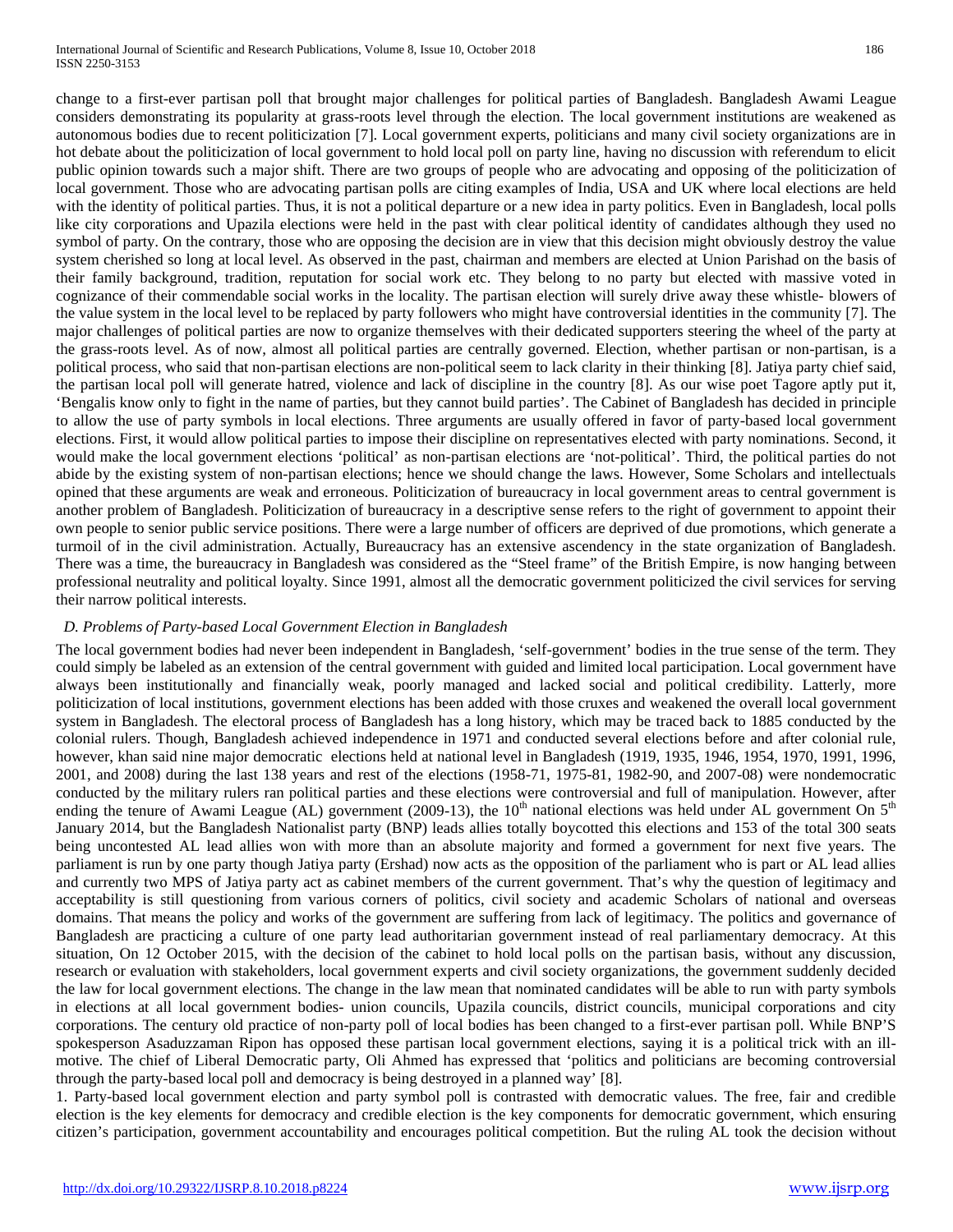desirable changes in the political culture and reforms, partisan local government elections are tainted by the widespread use of money and muscle power for securing nominations and bringing down the quality of candidates. Nowadays, 'party cadres and government power used to make threats, file cases and harass the potential candidates from opposition parties that are totally opposition from democratic culture. Party-based local government elections are a dangerous decision for developing democracy and the politicization is weakening local government institutions as a democratic body. Amartya Sen Aptly put it right that 'Famines do not occur in democracies, this is because any hunger death would immediately be politicized' [7].

2. Partisan polls have created conflicts and violence's in the local government elections in Bangladesh. The partisan elections drove away the value system of locality replaced by the party followers who have controversial identity in the society. It also destroys the peace of city corporation's polls which were peaceful before the non-partisan period. BNP-Backed mayor candidate of Dhaka North city corporation Tabith Awal shared his experience with bdnews24.com after visiting some polling centers, 'I did not see anyone other than the ruling party-backed candidates and the agents of their councilor aspirants. Our agents were chased off' he alleged. One of the basic democratic norms is to show tolerance and respect for political opponents and dissenting voices. But in Bangladesh, our political parties not only can't tolerate political opponents, but also engaged in violent confrontational politics and even efforts to annihilate each other. Due to the widespread politicization, local polls have promoted only party-arch, reflected by blind allegiance to parties, rather than strengthening our democratic system.

3. Election results are frequently manipulated by the party in power. Many studies in developing democracies show that partisan polls always created a scope for electoral manipulation because of the party in power. Sohul Hossain, former Election commissioner told that, 'it is true that in partisan elections, ruling party have a influence in the local government polls'. However, people not are interested anymore in participating in these elections under the proposed new system.

4. The Zila parishad elections with partisan and party symbol manner also widened the politicization in local level institutions. Because of partisan appointment of administrators, the Zila Parishad is now under the control of ruling AL government. The ruling parties MPs have also take control of the Upazila Parishad. Now, they captured local government bodies through partisan elections, and controlling over all political institutions, which is an ominous development, threatening the very foundation of the democratic polity of Bangladesh.

5. Politicization of local government created an impediment for the women participation and empowerment in local level. Ruling party captured the local government bodies and the practice of 'party-arch' lead to deprivation of people, who did not belong to the ruling party. In addition, because of the dominant influence of party 'symbols ', the independent candidates, eased out of race. Since only limited numbers of women were nominated by the ruling party, opportunities for women to get elected in local government bodies also shrink. So, politicization of local government not only lowers the quality of elected local representatives, but also impeded the political empowerment of women and the growth of women leadership.

6. Politicization of bureaucracy from central to local level is another major barrier for ensuring democracy. There were a large number of promotions and transfers of the civil servants at the previous time, completely on political concerns. Having necessary qualifications a large number of officers are deprived of due promotions. Many competent officers are suffering as officers on Special Duty (OSD), inactive at home and getting their salaries simply, due to the politicization.

7. It always becomes difficult for the election commission to ensure a level playing field for all local candidates in partisan elections. Candidates and leaders from the ruling party always try to interpose a "code of conduct", which destroys the level playing field, thereby changing the local elections outcome.

Thus, politicization of local government becoming controversy among the stakeholders, civil society organizations, local government experts, international domains and the media of Bangladesh as a developing democracy. So, if the ruling government wants to ensure democracy in Bangladesh, it is of utmost importance the ruling party and the EC consider those issues for strong local and urban local governments.

## *E. Comprehensive Solution for Party-based Local Government Elections in Bangladesh*

Participation, Accountability, Transparency, Empowerment, Equity and all other elements of good governance can become a part of the daily work of both the government and local bodies. The free, fair and credible elect-ion is one of the basic and crucial prerequisite and elements of democratic government and governance in local and national levels. Therefore, free, fair and credible election means most of the political parties will have the opportunity to participate in all local and national's elections without any fear and hindrance. This type of election offers absolute people participation without fear and domination of any parties to elect their chosen candidates. For credible, neutral and acceptable elections, non-partisan and non-party symbol elections have no alternative as a developing democracy. The following issues should take into consideration in any future attempt to reform this law and to recognize it to make strong, participatory, transparent and accountable governing bodies.

1. Politicization of local government has only promoted 'party arch' rather than strengthening our democratic norms. As a developing democracy, the ruling party should conduct non-partisan and non-party symbol elections in local government bodies.

2. Local government experts Dr. Tofail Ahmed and Dr. Niaz Ahmed khan expressed that partisan local poll will create chaos among the local government institutions [10]. So, ruling party should change this law immediately for free and fair elections of local government bodies like union councils, Upazila councils, district councils, municipals corporations and city corporations.

3. Local government elections in Bangladesh like city corporations and Upazila elections were held in the past with clear political identity of the candidate but they used no symbol of party. Many civil society organizations, academic scholars, and stakeholders alleged that the partisan poll and party symbol in local elections obviously destroys the value system of local government which has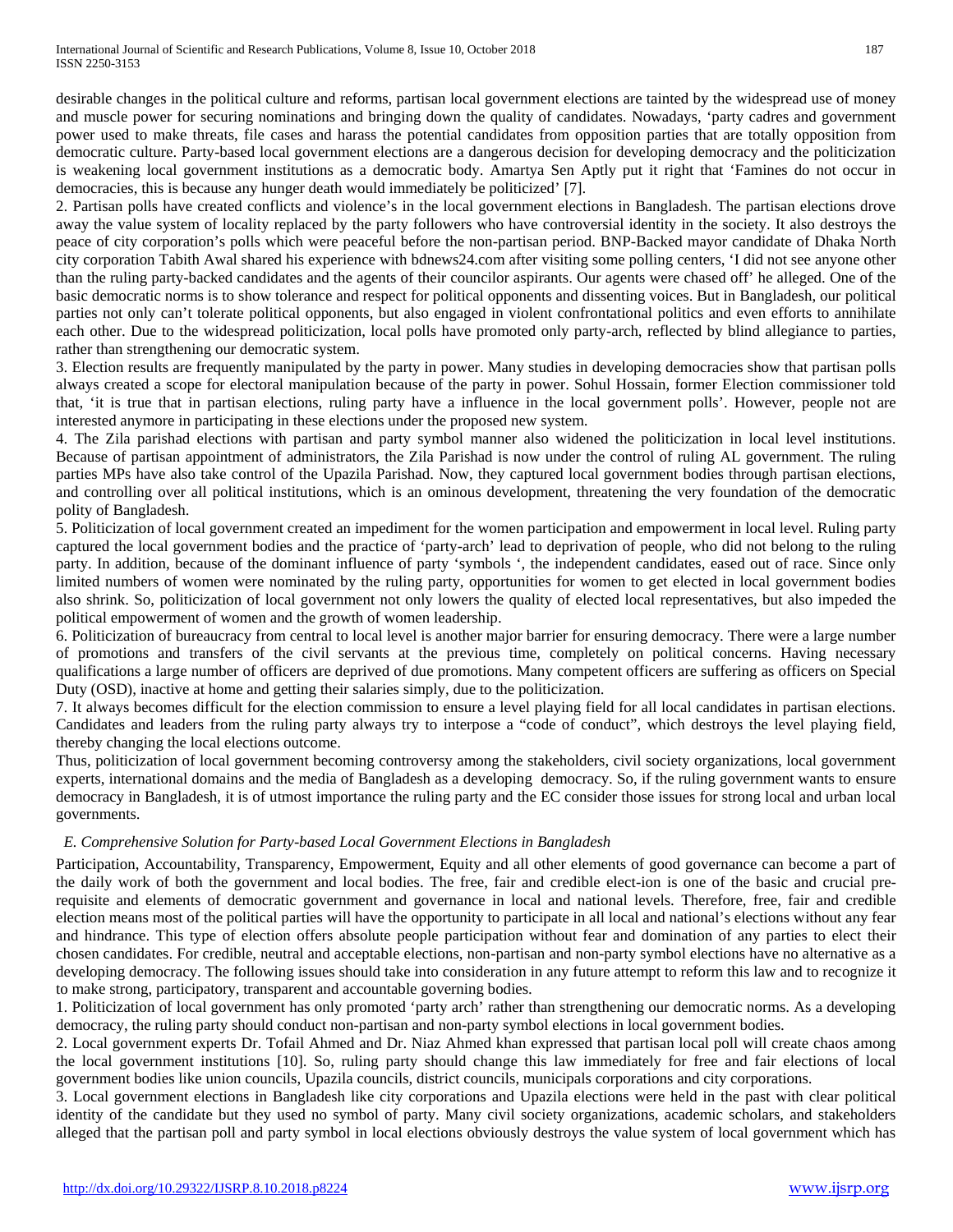cherished so long [9]. So, ruling AL government should call a meeting about this issue, with opposition stakeholders, civil society members and local government experts for solving this problem.

4. Politicization of local institutions and polls system reduces the participation of all political parties in local government elections. As was seen in the Dhaka and Chittagong city corporations polls earlier in 2015 and created conflicts, Opposition parties, especially the BNP announced halfway through the voting day that they were withdrawing from the race, raising allegations of rigging by the candidates backed by the ruling AL government. So, for free, fair and neutral elections, this law should be banned and ensuring local polls with non-partisan manner.

5. Partisan local polls have already created a scope of unhealthy influence of political parties, lead to unnecessary party alignments. Local problems not to be subjected to party line in political squabbles. We observed that most of the local elections in the USA and California were non-partisan with the provision of political parties to endorse, support or oppose the candidates However, people especially rural areas might be interested in participating non-partisan local body's elections.

6. Most of the elections held under ruling political government are manipulated, less competitive and controversial [11]. On the hand, elections held under non-political and interim caretaker government were more competitive, fair and credible, and accepted by national and international election observers and media. However, for ensuring equal voting rights of the citizen, and universal adult franchise, non-partisan and non-party symbol elections should be conducted in local government and urban local government.

7. Prime Minister Sheikh Hasina told in the parliament, On 1 April 2015, local government polls should be held like the general elections on party line. It ensures transparency and accountability; Lack of trust among political parties is one of the vital problems in Bangladesh. As a result, lack of reliability in holding elections under ruling government and claim and blame game is going on from the very beginning of independent Bangladesh. At this circumstance, partisan elections under ruling government were not accepted in many political stakeholders.

## *F. Recommendations for the Strong and Non-partisan Local Government in Bangladesh*

a) Re-starting non-partisan and party symbol elections in union councils, Upazila councils, district councils, municipal corporations and city corporations should ensure.

b) Arranging a discussion with opposition political parties, local government experts and civil society's organizations about the issues by the ruling government.

c) Ruling government should conduct a free, fair and credible election in local bodies with the participation of all political parties, which is possible in non-partisan elections.

d) Politicization of bureaucracy is another barrier for ensuring democracy in local government bodies, ruling party should take action about the appointment and promotion of civil servants on the merit based.

e) The free, fair and credible election is the crucial and integral part of democracy. It is only possible, when local government elections held on non-partisan basis.

f) For ensuring universal adult franchise and equal voting rights, non-partisan and non-party symbol elections have no substitute.

Throughout the discussion, it has been found that democratic government depends on non-partisan free, fair and credible elections in national and local government bodies. Other countries of the world like South Africa the Election Commission (EC) has an electoral court, with the status of Supreme Court. The electoral court practices huge power to conduct non-partisan free and fair elections, Therefore, an electoral court may setup in Bangladesh.

## IV. CONCLUSION

In modern democratic states there is a vital role of the local government because the burden of central government is lessened to it. Therefore, Local government institutions of Bangladesh should be democratic in nature. But nowadays partisan local polls and demonstrating party symbol in local elections are not similar with the political norms. Though, the current local government units are working well but violent activities by the local politicians and violation of human rights by them are still continuing .The conflict among the local politicians of rolling party is in extreme position. This is really unexpected for the sound local government system and also for the rule of law and good governance. It is assumed by the academician, civil society members, politicians and general people that all these incidences existing because of the unexpected influence by the rolling party. Therefore, non-partisan local government election system may be reintroduced for ensuring sound local government.

#### REFERENCES

[1] M. Rahman, R. Moksuder, N. Zaman, *Political and Local self-Government in Bangladesh: The Historical perspective*, social science journal, Vol.09, 2004.

[2] Akbar Ali Khan, The Daily Sun, Dhaka, 2016.

<sup>[3]</sup> E. Ahmed, *Bangladesh public Administration*, Anonna publication, Dhaka, 2000.

<sup>[4]</sup> R. C. Agarwal, *Political Theory.(Principle of political science)*, S. Chand and company Ltd., Ramnagar, New Delhi, 2009.

<sup>[5]</sup> Z. Sharmin, M. A. Haque, F. Islam, Problems of Strengthening Local Government in Bangladesh: Towards a Comprehensive Solutions, SUST Studies,Vol.15,No.1,2012.

<sup>[6]</sup> Kamal, S., *Local government in Bangladesh*, (Revised third edition), The university press Limited, Dhaka, 2005.

<sup>[7]</sup> Tofail Ahmed, The Daily Sun, Dhaka, 2016.

<sup>[8]</sup> D. K. Nath, BD News, Dhaka, 31 October, 2015.

<sup>[9]</sup> B. A. Mojumder, The Daily Star, Dhaka, 18 October, 2015.

<sup>[10]</sup> Tofail Ahmed, The Daily Sun, Dhaka, 2015.